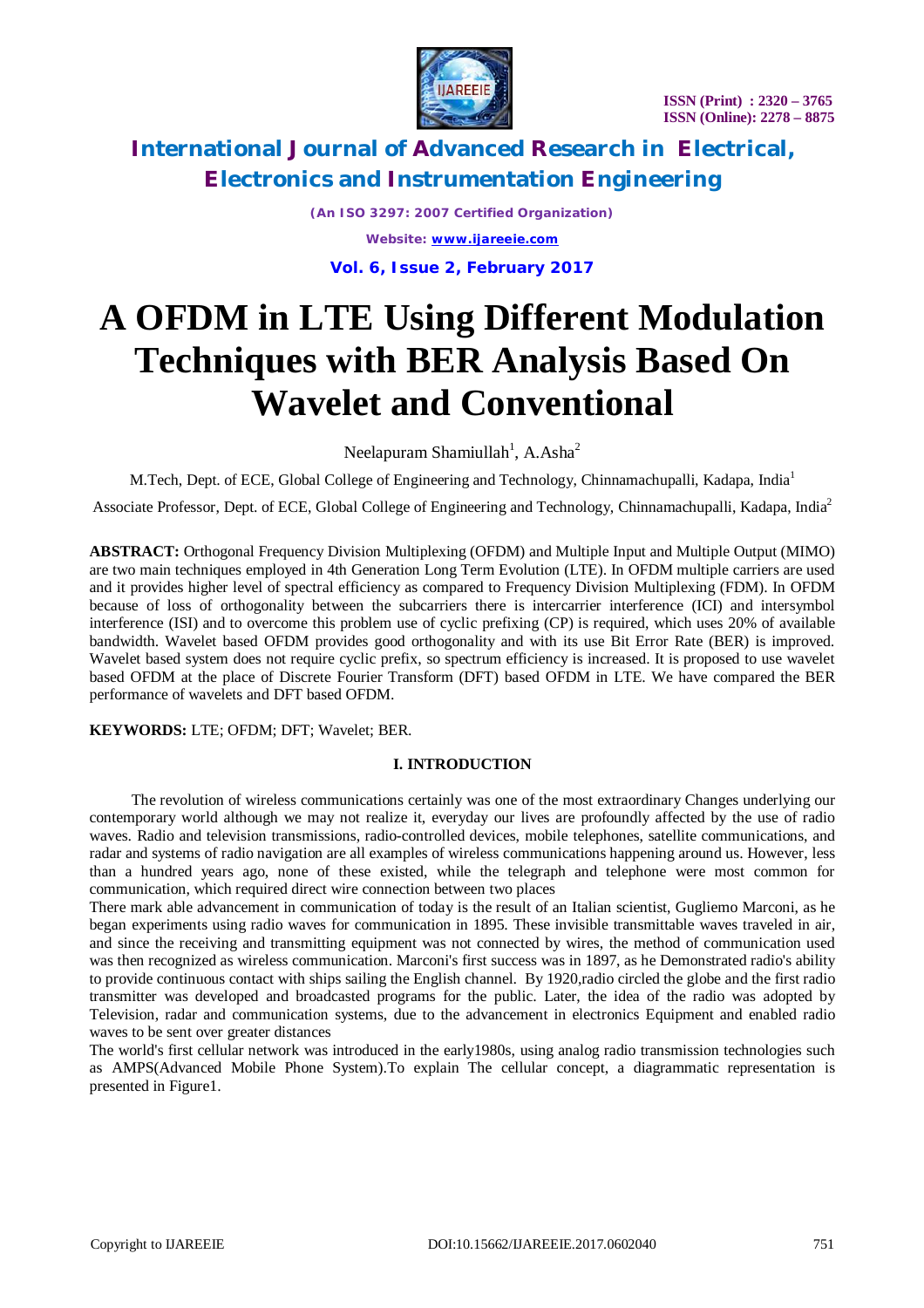**ISSN (Print) : 2320 – 3765 ISSN (Online): 2278 – 8875**



# **International Journal of Advanced Research in Electrical, Electronics and Instrumentation Engineering**

*(An ISO 3297: 2007 Certified Organization) Website: [www.ijareeie.com](http://www.ijareeie.com)*

**Vol. 6, Issue 2, February 2017**



Figure 1: The Cellular Concept

In Figure above, each colored cell is viewed as the (approximate) coverage area of a particular land site. Each cell uses a distinct set of frequencies (channels) and is shown by the difference in color between cells. However, cells that are far enough a part to avoid co-channel interference can reuse the same channel set. In the cellular concept, a mobile user is allowed mobility as a call is "handed off" from one cell to another as the user leaves one cell and enters another.

 The AMPS cellular system was very popular. However, with the gigantic increase in Subscribers in order of million each year, the AMPS cellular systems began to over loading capacity and became incapable of delivering sufficient air time to reach user .To overcome the problem, more effective multiple access techniques were invented.

### **II. CODE DIVISION MULTIPLE ACCESS**

CDMA system is a multi-user spread spectrum system that eliminates the frequency reuse problem in cellular systems. Unlike TDMA and FDMA systems, where user signals never overlap in either the time or the frequency domains, respectively, a CDMA system allows transmissions at the same time while using the same frequency. For example, in the first widespread commercial CDMA system, The mechanism separating the users in a CDMA system consists of assigning a unique code that modulates the signal from each user; the number of unique codes in a CDMA link is equal to the number of active users. The code modulating the user's signal is also called a spreading code, spreading sequence, or chip sequence.

### **Transmitter**

The transmitter interoperations comprise of convolution encoding and repetition, block interleaving, long PN sequence, data scrambling, Walsh coding and quadrature modulation.

The Convolution encoder performs error-control coding by encoding the incoming bit stream information. This allows error correction at the receiver, and hence improves communication reliability

In CDMA transmitter, a  $R = 1/2K=9$  convolution encoder is deployed.  $R=1/2$  Means the encoder produces 2 code bits for every incoming data information bit, and  $K=9$  Means the encoder has a constraint length of 9; it's a 9 stage shift register. . A diagram of the Convolution encoder is shown in Figure .



Figure 2: Rate1/2 ConvolutionalEncoderforRateset2

Each code bit, 0C and C 1 as shown in Figure 2 is produced according to the two specified generating polynomials g 0 and g 1,which perform modulo-2 addition with the value of specific stages of the shift register.

$$
G0(x)\!\!=\!\!X^{\wedge}9\!+\!X^{\wedge}8\!+\!X^{\wedge}6\!+\!x^{\wedge}4\!+\!x^{\wedge}3\!+\!x^{\wedge}2\!+\!x^{\wedge}1
$$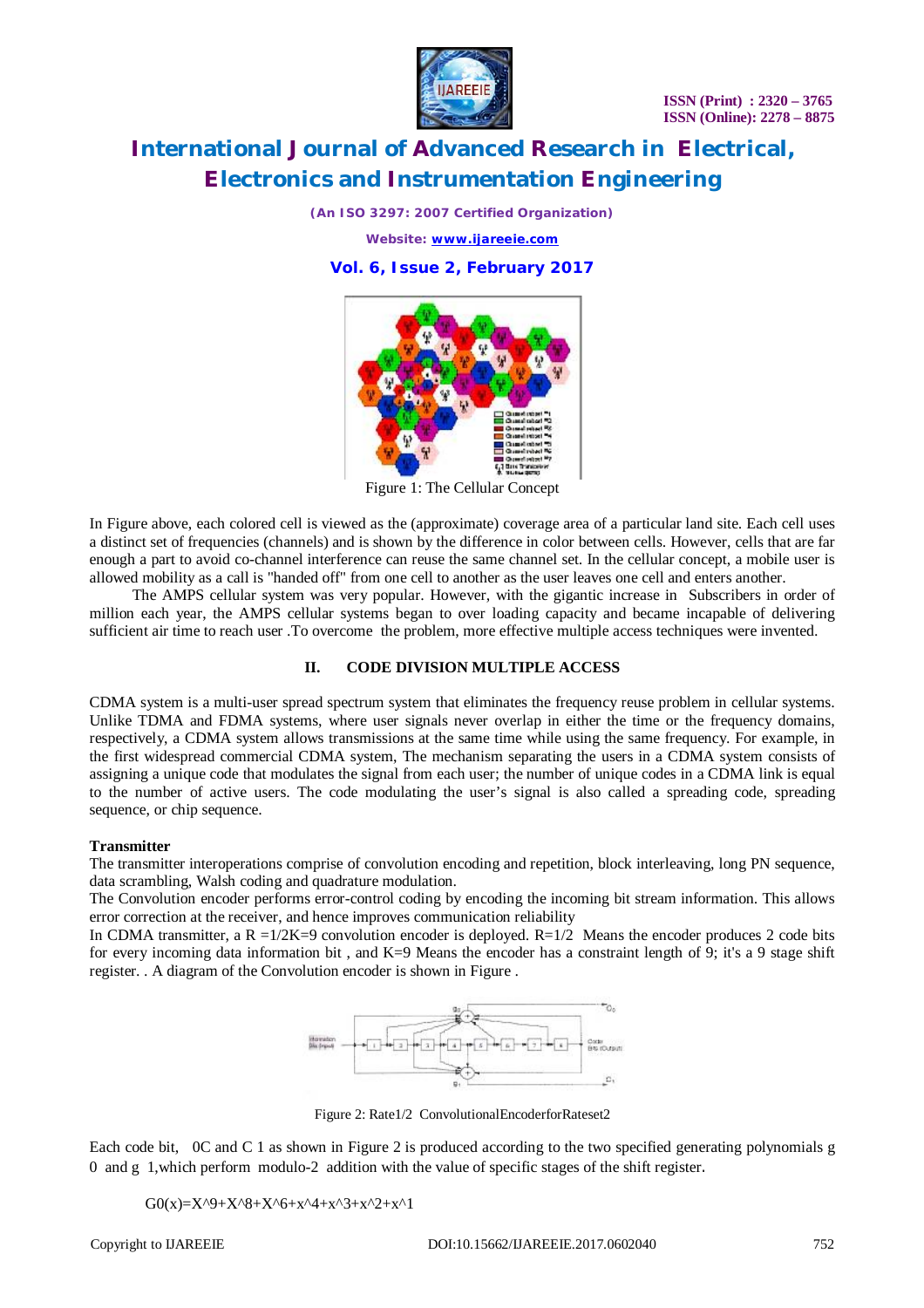

*(An ISO 3297: 2007 Certified Organization)*

*Website: [www.ijareeie.com](http://www.ijareeie.com)*

# **Vol. 6, Issue 2, February 2017**

#### $G1(x)=x^{9}+x^{5}+x^{4}+x^{3}+x^{1}$

As an illustration, 0C is calculated by performing modulo addition to the value in stage1,3,4,5,6,8,and 9 of the shift register as specified by the generator polynomial ;

Then, before the encoded data can be fed into the block interleaver, which is fixed at 19.2kbps, the encoded data may have to be repeated, depending on the original data input rate into the convolution encoder. For example, if the data input rate to the convolution encoderwasat4800kbps,the data would have to berepeated2timestoachieve19.2kbpsbefore inputting to the block interleaver.

#### *Receiver:*

The CDMA standard describes the processing performed in the terminal receiver as being complementary to those of the base station modulation processes on the Forward CDMA Channel".

The demodulation processing that the terminal receiver architecture must perform includes Rake receiver combining (IQ demodulation and maximal combining), Walsh decoding, long PN sequence, data descrambling, block-de interleaving, and Viterbi-decoding. These operations all act to reverse the operation of one of the Corresponding components in the transmitter.

A diagrammatic representation of the Rake Receiver is depicted in the figure



Figure 3: CDMA receiver demodulation process.

### **RAKE Receiver Combining:**

The RAKE receiver essentially acts to reverse the multi path distortion effects of the channel, and in practice, a3 finger Rake receiver is used, as it is economical and provides acceptable signal reception quality in a multi path environment. The structure of the Rake receiver is illustrated in Figure.



Figure 4: A diagrammatic representation of an M-arms rake receiver

#### **III. ORTHOGONAL FREQUENCY DIVISION MULTIPLEXING**

Orthogonal Frequency Division Multiplexing (OFDM) has been attracting substantial attention due to its excellent performance under severe channel condition. The rapidly growing application of OFDM includes Wi-MAX, DVB/DAB and 4G wireless systems.

Initial proposals for OFDM were made in the 60s and the 70s. It has taken more than a quarter of a century for this technology to move from the research domain to the industry. The concept of OFDM is quite simple but the practicality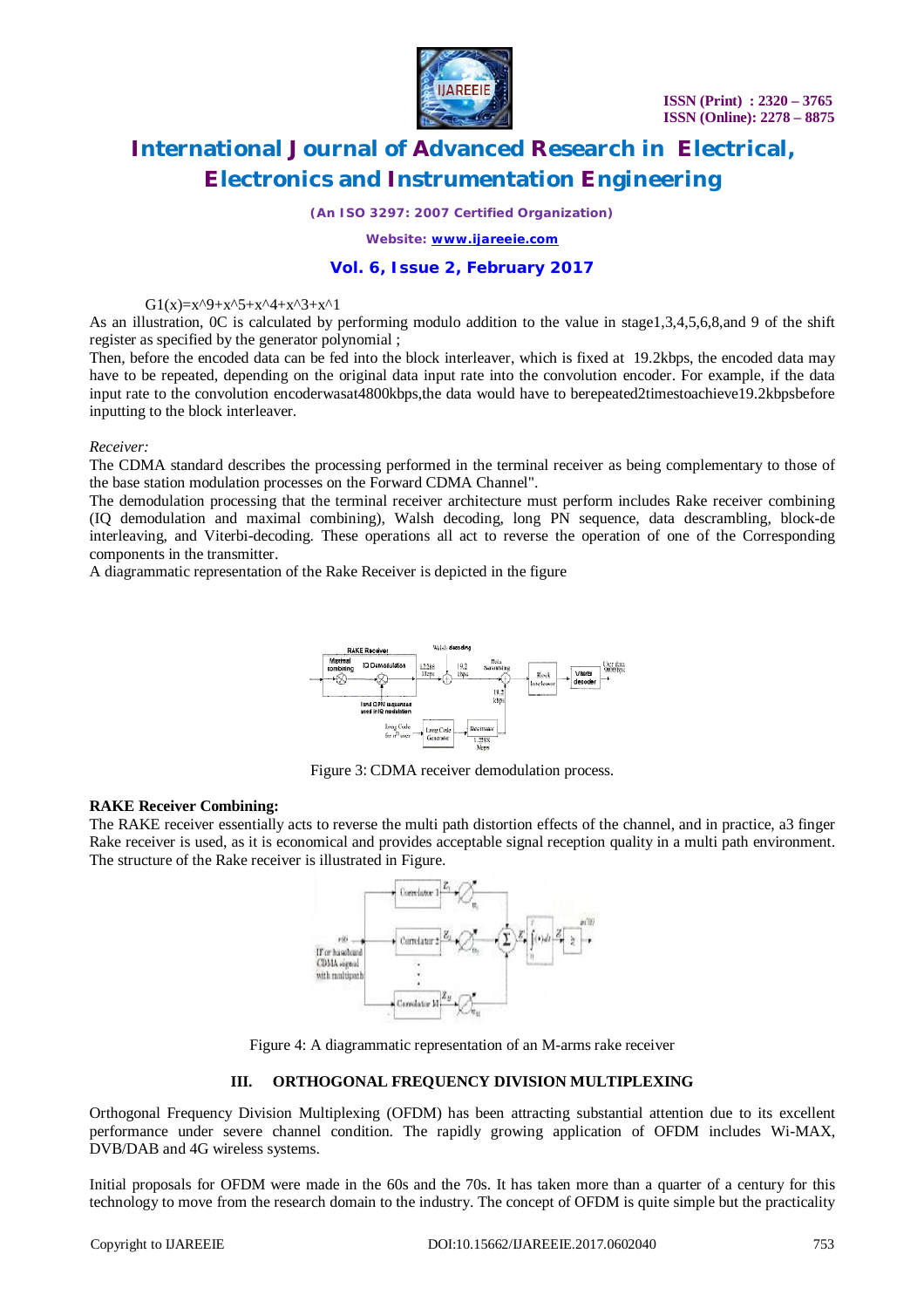

*(An ISO 3297: 2007 Certified Organization)*

*Website: [www.ijareeie.com](http://www.ijareeie.com)*

### **Vol. 6, Issue 2, February 2017**

of implementing it has many complexities. So, it is a fully software project. OFDM depends on Orthogonality principle. Orthogonality means, it allows the sub carriers, which are orthogonal to each other, meaning that cross talk between co-channels is eliminated and inter-carrier guard bands are not required. This greatly simplifies the design of both the transmitter and receiver, unlike conventional FDM; a separate filter for each sub channel is not required.

Orthogonal Frequency Division Multiplexing (OFDM) is a digital multi carrier modulation scheme, which uses a large number of closely spaced orthogonal sub-carriers. A single stream of data is split into parallel streams each of which is coded and modulated on to a subcarrier, a term commonly used in OFDM systems. Each sub-carrier is modulated with a conventional modulation scheme (such as quadrature amplitude modulation) at a low symbol rate, maintaining data rates similar to conventional single carrier modulation schemes in the same bandwidth. Thus the high bit rates seen before on a single carrier is reduced to lower bit rates on the subcarrier.

Orthogonal Frequency Division Multiplexing (OFDM) is a multicarrier transmission technique, which divides the available spectrum into many carriers, each one being modulated by a low rate data stream. OFDM is similar to FDMA in that the multiple user access is achieved by subdividing the available bandwidth into multiple channels that are then allocated to users. However, OFDM uses the spectrum much more efficiently by spacing the channels much closer together. This is achieved by making all the carriers orthogonal to one another, preventing interference between the closely spaced carriers.

Coded Orthogonal Frequency Division Multiplexing (COFDM) is the same as OFDM except that forward error correction is applied to the signal before transmission. This is to overcome errors in the transmission due to lost carriers from frequency selective fading, channel noise and other propagation effects. For this discussion the terms OFDM and COFDM are used interchangeably, as the main focus of this thesis is on OFDM, but it is assumed that any practical system will use forward error correction, thus would be COFDM.

In FDMA each user is typically allocated a single channel, which is used to transmit all the user information. The bandwidth of each channel is typically 10 kHz-30 kHz for voice communications. However, the minimum required bandwidth for speech is only 3 kHz. The allocated bandwidth is made wider than the minimum amount required preventing channels from interfering with one another. This extra bandwidth is to allow for signals from neighboring channels to be filtered out, and to allow for any drift in the center frequency of the transmitter or receiver. In a typical system up to 50% of the total spectrum is wasted due to the extra spacing between channels.

This problem becomes worse as the channel bandwidth becomes narrower, and the frequency band increases. Most digital phone systems use vocoders to compress the digitized speech. This allows for an increased system capacity due to a reduction in the bandwidth required for each user.

Current vocoders require a data rate somewhere between 4- 13kbps, with depending on the quality of the sound and the type used. Thus each user only requires a minimum bandwidth of somewhere between 2-7 kHz, using QPSK modulation. However, simple FDMA does not handle such narrow bandwidths very efficiently. TDMA partly overcomes this problem by using wider bandwidth channels, which are used by several users. Multiple users access the same channel by transmitting in their data in time slots. Thus, many low data rate users can be combined together to transmit in a single channel, which has a bandwidth sufficient so that the spectrum can be used efficiently.

As for mentioned, OFDM is a special form of MCM and the OFDM time domain waveforms are chosen such that mutual orthogonality is ensured even though sub-carrier spectra may over-lap. With respect to OFDM, it can be stated that orthogonality is an implication of a definite and fixed relationship between all carriers in the collection. It means that each carrier is positioned such that it occurs at the zero energy frequency point of all other carriers. The since function, illustrated in Fig. 5 exhibits this property and it is used as a carrier in an OFDM system.

As for mentioned, OFDM is a special form of MCM and the OFDM time domain waveforms are chosen such that mutual orthogonality is ensured even though sub-carrier spectra may over-lap. With respect to OFDM, it can be stated that orthogonality is an implication of a definite and fixed relationship between all carriers in the collection.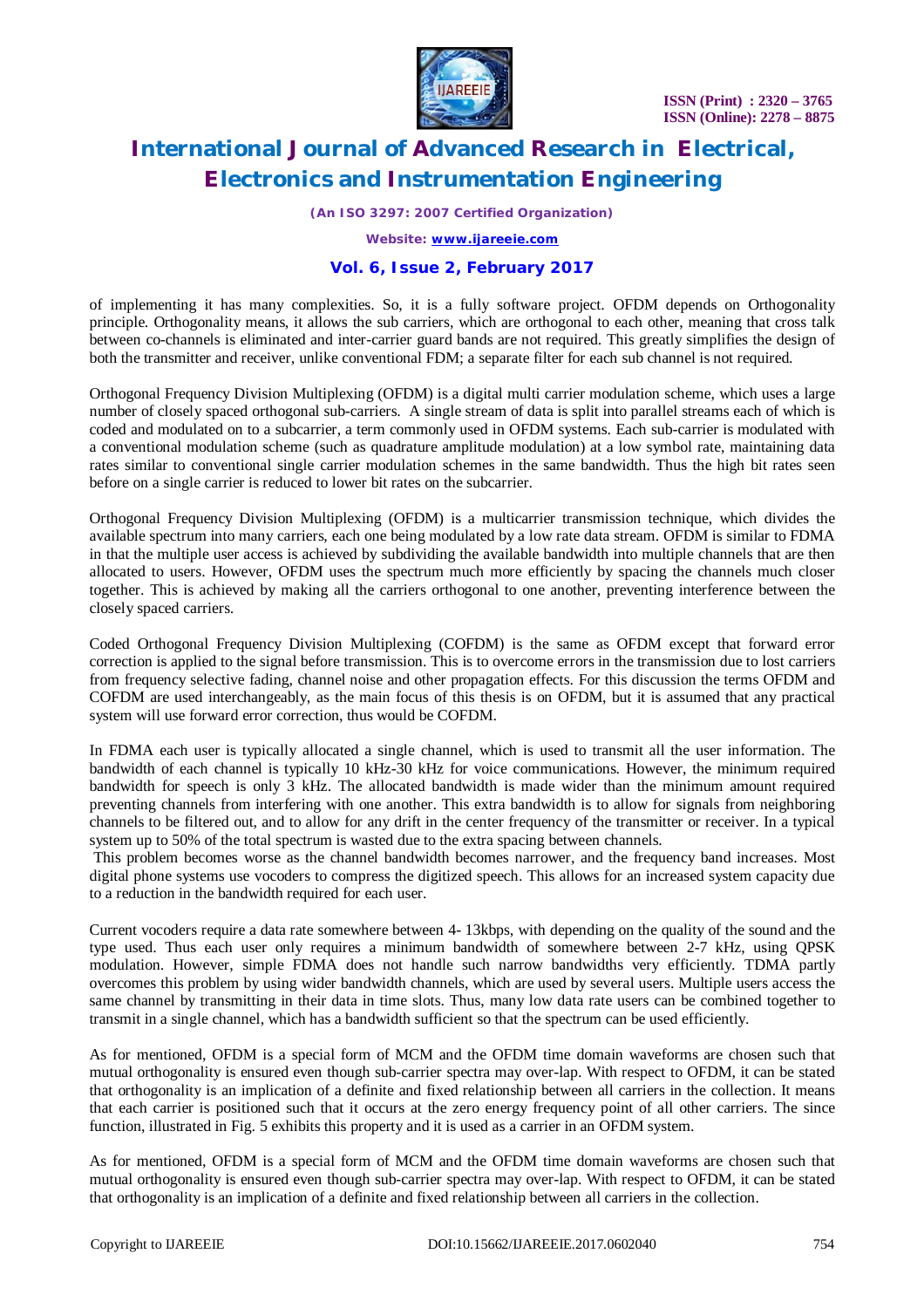

*(An ISO 3297: 2007 Certified Organization)*

*Website: [www.ijareeie.com](http://www.ijareeie.com)*

# **Vol. 6, Issue 2, February 2017**

It means that each carrier is positioned such that it occurs at the zero energy frequency point of all other carriers. The since function, illustrated in Fig. 2.1 exhibits this property and it is used as a carrier in an OFDM system.



Figure 5: OFDM sub carriers in the frequency domain

To generate OFDM successfully the relationship between all the carriers must be carefully controlled to maintain the orthogonality of the carriers. For this reason, OFDM is generated by firstly choosing the spectrum required, based on the input data, and modulation scheme used. Each carrier to be produced is assigned some data to transmit. The required amplitude and phase of the carrier is then calculated based on the modulation scheme (typically differential BPSK, QPSK, or QAM). The required spectrum is then converted back to its time domain signal using an Inverse Fourier Transform. In most applications, an Inverse Fast Fourier Transform (IFFT) is used. The IFFT performs the transformation very efficiently, and provides a simple way of ensuring the carrier signals produced are orthogonal. The IFFT performs the reverse process, transforming a spectrum (amplitude and phase of each component) into a time

domain signal. An IFFT converts a number of complex data points, of length, which is a power of 2, into the time domain signal of the same number of points. Each data point in frequency spectrum used for an FFT or IFFT is called a bin. The orthogonal carriers required for the OFDM signal can be easily generated by setting the amplitude and phase of each bin, then performing the IFFT. Since each bin of an IFFT corresponds to the amplitude and phase of a set of orthogonal sinusoids, the reverse process guarantees that the carriers generated are orthogonal.



**IV. INTRODUCTION TO WAVELETS**

The Wavelet transform is a transform of this type. It provides the time-frequency representation. (There are other transforms which give this information too, such as short time Fourier transforms, Wigner distributions, etc.). Often times a particular spectral component occurring at any instant can be of particular interest. In these cases it may be very beneficial to know the time intervals these particular spectral components occur. For example, in EEGs, the latency of an event-related potential is of particular interest (Event-related potential is the response of the brain to a specific stimulus like flash-light, the latency of this response is the amount of time elapsed between the onset of the stimulus and the response).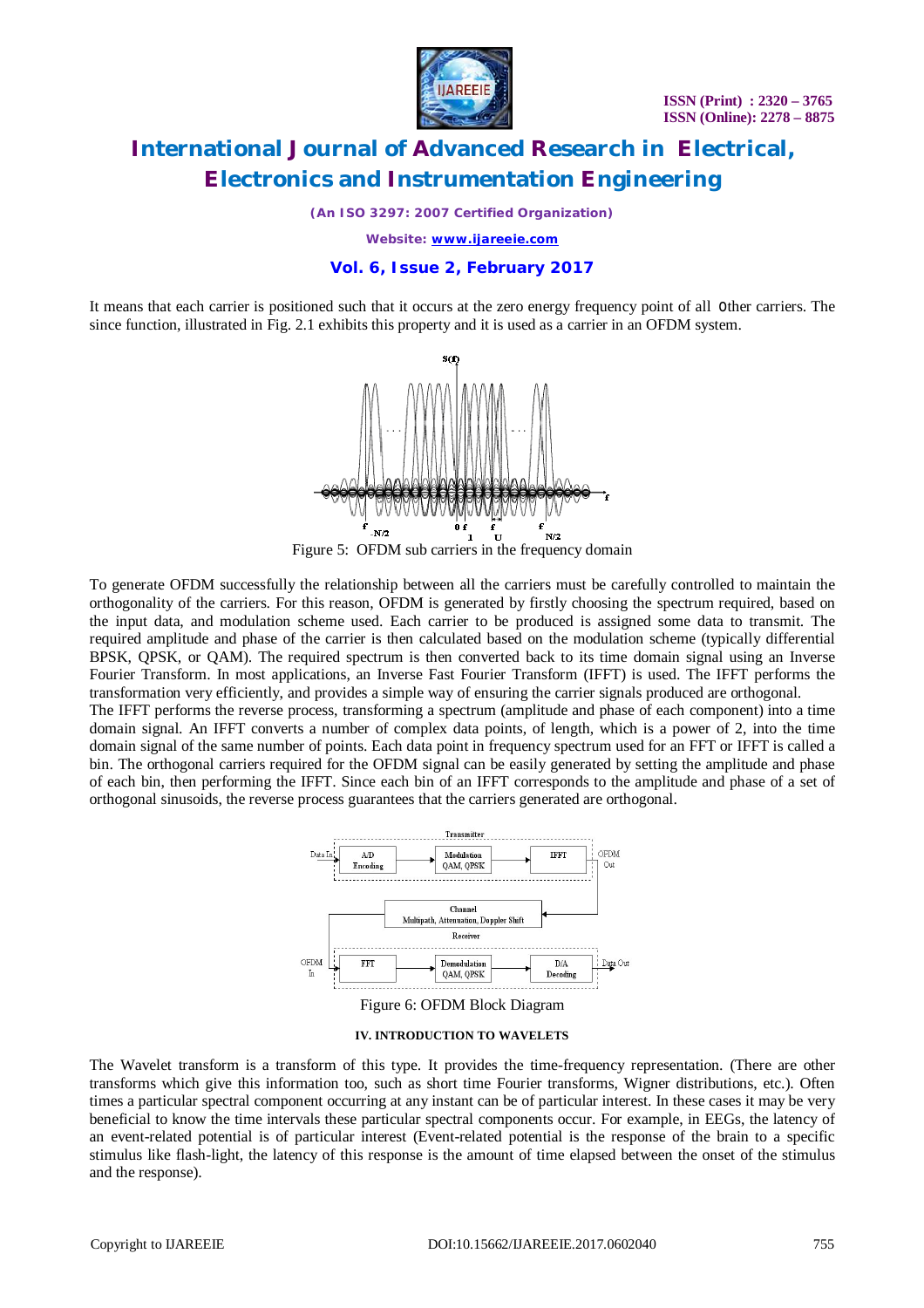

*(An ISO 3297: 2007 Certified Organization)*

*Website: [www.ijareeie.com](http://www.ijareeie.com)*

### **Vol. 6, Issue 2, February 2017**



Figure 7: Orthogonal Frequency Division Multiplexing

Wavelet transform is capable of providing the time and frequency information simultaneously, hence giving a timefrequency representation of the signal.

How wavelet transform works is completely a different fun story, and should be explained after short time Fourier Transform (STFT) . The WT was developed as an alternative to the STFT. The STFT will be explained in great detail in the second part of this tutorial. It suffices at this time to say that he WT was developed to overcome some resolution related problems of the STFT, as explained in Part II.

To make a real long story short, we pass the time-domain signal from various high pass and low pass filters, which filter out either high frequency or low frequency portions of the signal. This procedure is repeated, every time some portion of the signal corresponding to some frequencies being removed from the signal.

Here is how this works: Suppose we have a signal which has frequencies up to 1000 Hz. In the first stage we split up the signal in to two parts by passing the signal from a high pass and a low pass filter (filters should satisfy some certain conditions, so-called admissibility condition) which results in two different versions of the same signal: portion of the signal corresponding to 0-500 Hz (low pass portion), and 500-1000 Hz (high pass portion).

Then, we take either portion (usually low pass portion) or both, and do the same thing again. This operation is called decomposition. Assuming that we have taken the low pass portion, we now have 3 sets of data, each corresponding to the same signal at frequencies 0-250 Hz, 250-500 Hz, 500-1000 Hz. Then we take the low pass portion again and pass it through low and high pass filters; we now have 4 sets of signals corresponding to 0-125 Hz, 125-250 Hz,250-500 Hz, and 500-1000 Hz. We continue like this until we have decomposed the signal to a pre-defined certain level. Then we have a bunch of signals, which actually represent the same signal, but all corresponding to different frequency bands. We know which signal corresponds to which frequency band, and if we put all of them together and plot them on a 3-D graph, we will have time in one axis, frequency in the second and amplitude in the third axis. This will show us which frequencies exist at which time ( there is an issue, called "uncertainty principle", which states that, we cannot exactly know what frequency exists at what time instance , but we can only know what frequency bands exist at what time intervals. The uncertainty principle, originally found and formulated by Heisenberg, states that, the momentum and the position of a moving particle cannot be known simultaneously. This applies to our subject as follows: The frequency and time information of a signal at some certain point in the time-frequency plane cannot be known. In other words: We cannot know what spectral component exists at any given time instant. The best we can do is to investigate what spectral components exist at any given interval of time. This is a problem of resolution, and it is the main reason why researchers have switched to WT from STFT. STFT gives a fixed resolution at all times, whereas WT gives a variable resolution as follows: Higher frequencies are better resolved in time, and lower frequencies are better resolved in frequency. This means that, a certain high frequency component can be located better in time (with less relative error) than a low frequency component. On the contrary, a low frequency component can be located better in frequency compared to high frequencycomponent.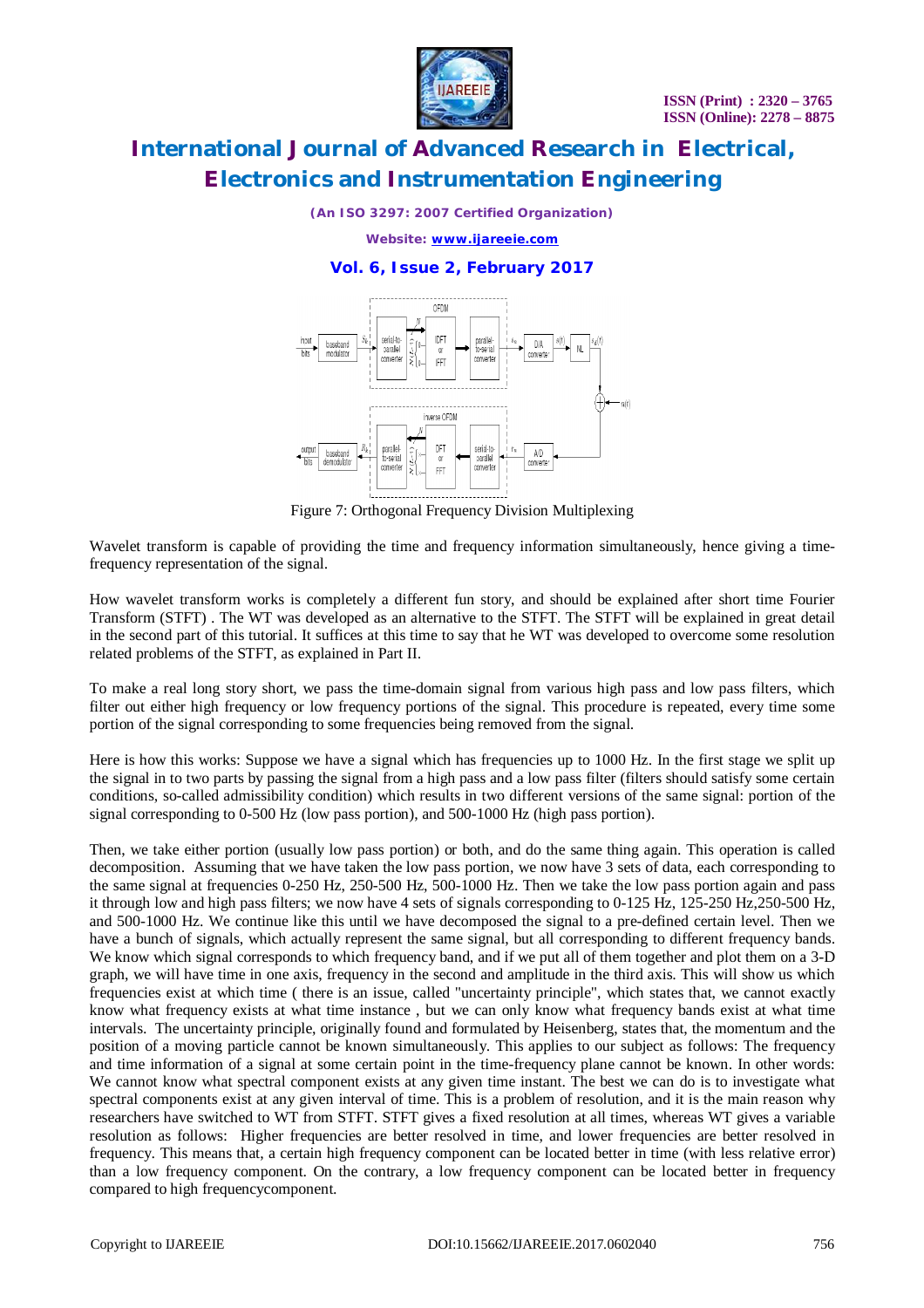**ISSN (Print) : 2320 – 3765 ISSN (Online): 2278 – 8875**



# **International Journal of Advanced Research in Electrical, Electronics and Instrumentation Engineering**



# **V. RESULTS**

**PERFORMANCE OF OFDM USING FFT FOR DIFFERENT CHANNELS**



Figure 9: PERFORMANCE OF OFDM USING FFT FOR DIFFERENT CHANNELS



Figure 10: BER ANALYSIS USING QPSK MODULATION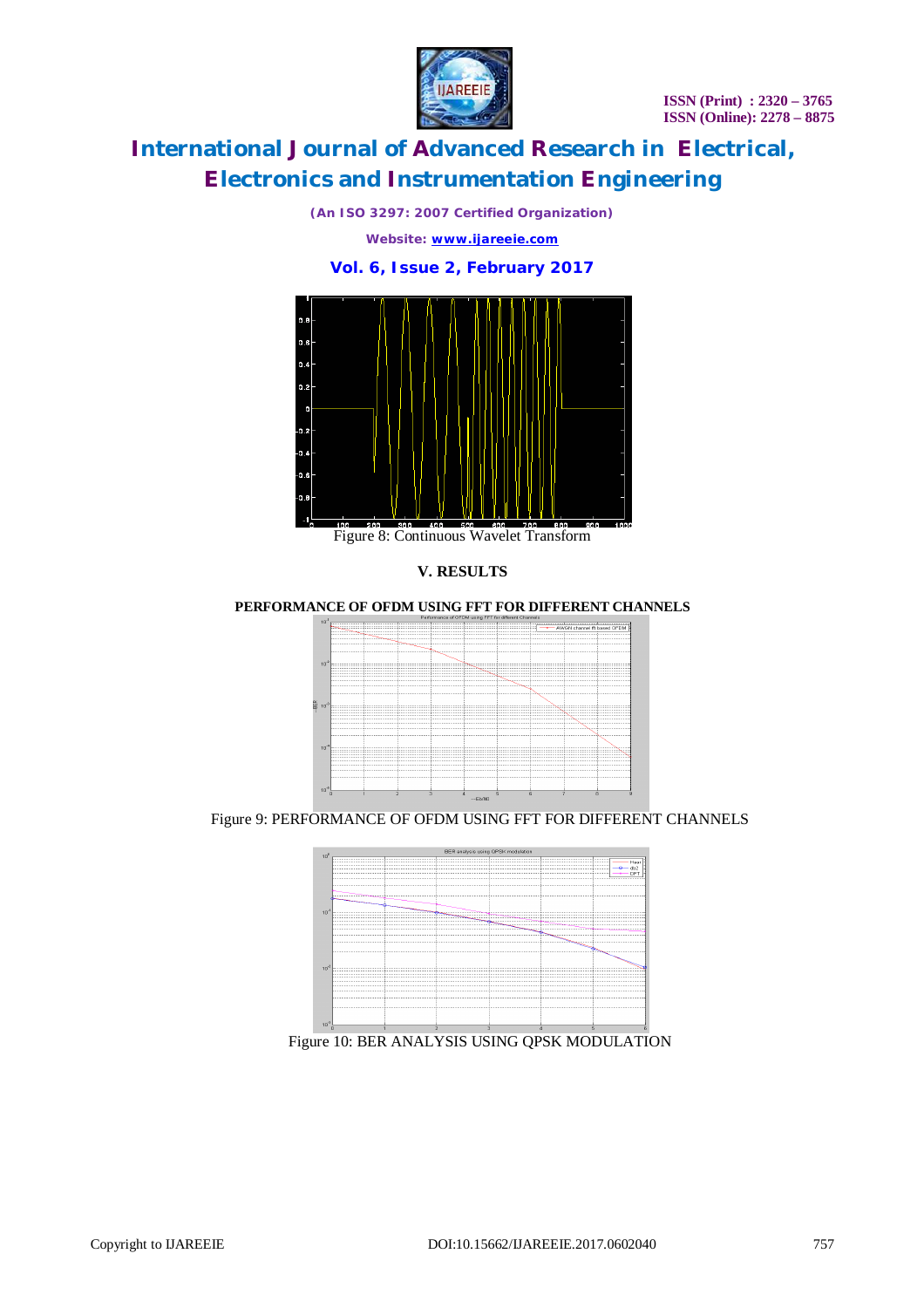

*(An ISO 3297: 2007 Certified Organization)*

*Website: [www.ijareeie.com](http://www.ijareeie.com)*

# **Vol. 6, Issue 2, February 2017**



Figure 11: BER ANALYSIS USING 64 QAM MODULATION



### **VI. CONCLUSION**

 In this paper we analyzed the performance of wavelet based OFDM system and compared it with the performance of DFT based OFDM system. From the performance curve we have observed that the BER curves obtained from wavelet based OFDM are better than that of DFT based OFDM. We used three modulation techniques for implementation that are QPSK, 16 QAM and 64 QAM, which are used in LTE. In wavelet based OFDM different types of filters can be used with the help of different wavelets available. We have used daubechies2 and haar wavelets, both provide their best performances at different intervals of SNR.